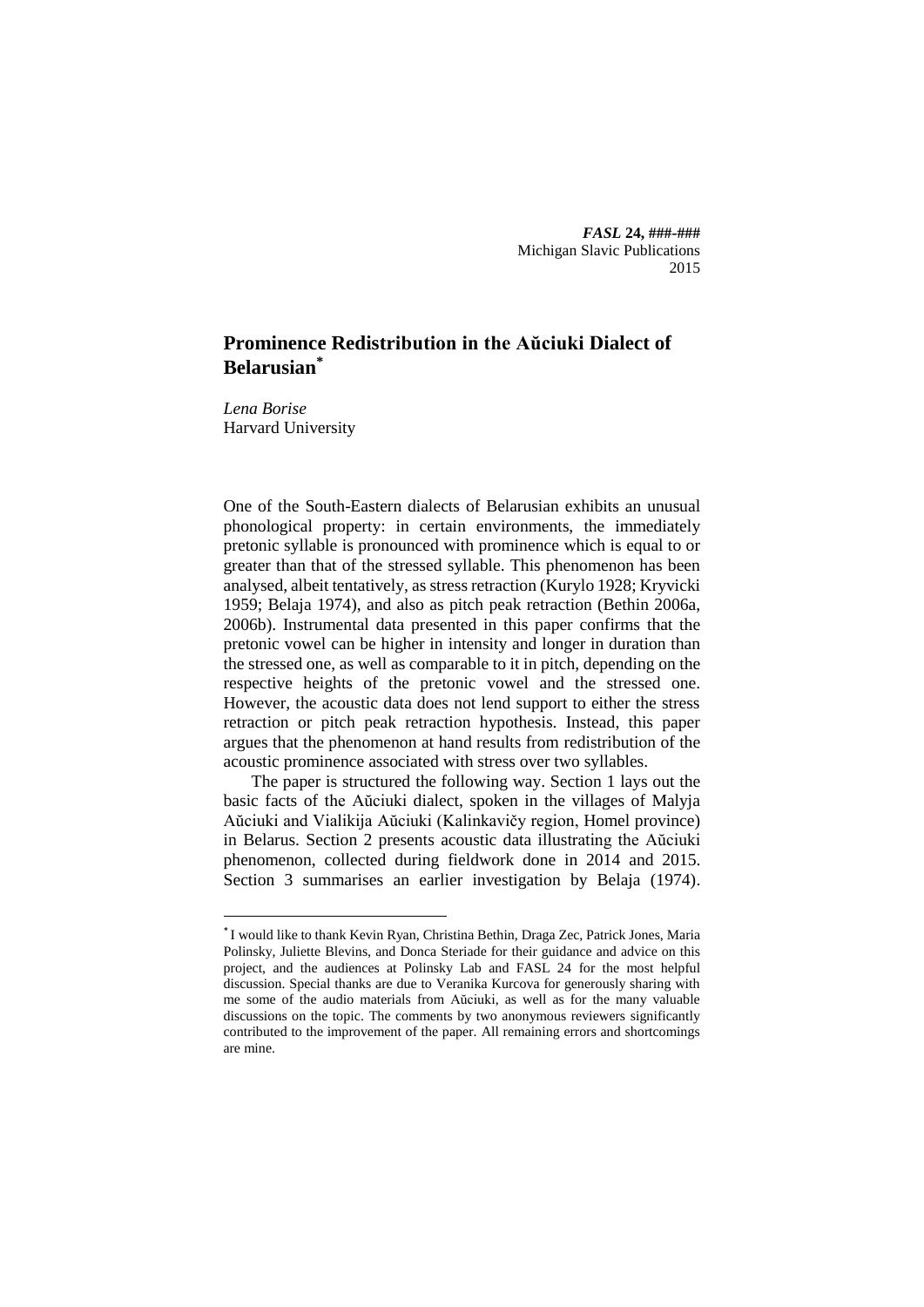Section 4 discusses previous accounts of the phenomenon, and introduces the current analysis. Section 5 concludes.

### **1 The Aŭciuki Dialect**

Standard Belarusian, as well as its dialects, has stress and no tonal distinctions. Stress in Belarusian is free and mobile, and is acoustically signalled by greater intensity and duration of the stressed vowel as compared to the neighbouring ones (Sussex & Cubberly 2006:179); there is no phonemic vowel length in the language. In addition to intensity and duration, the stressed syllable is realised with high pitch (Bogorodickij 1939:48). The relative importance of these three factors — pitch, intensity and duration — for determining the position of stress in Belarusian does not seem to have been investigated instrumentally, but, like in other East Slavic languages, intensity is often taken to be the primary correlate of stress in Belarusian.

The object of study in this paper is the unusual phonological feature that the Aŭciuki dialect has: a high tone, lengthening, and an intensity peak may be introduced on the immediately pretonic syllable, depending on the height of the pretonic and stressed vowels. I will dub this phenomenon *pretonic prominence*. More specifically, pretonic prominence applies to cases in which the stressed vowel is high (i/ɨ, u), and the pretonic vowel is mid-low or low  $(\epsilon, \rho, a)$ .<sup>1</sup> In the examples of pretonic prominence in (1) below, the pretonic vowel is underlined, and the stressed vowel is boldfaced; in contrast, pretonic prominence does not apply to the examples in (2):

|         | (1) a. sestru 'sister <sub>ACC</sub> <sup>2</sup> | $[s^j \varepsilon : stru]$ |
|---------|---------------------------------------------------|----------------------------|
|         | b. $dv$ ori 'courtyard <sub>PL</sub> ' [dvo: ri]  |                            |
| c. nasi | $'$ carry <sub>IMP</sub> '                        | [na: s]                    |

1

<sup>1</sup> The Aŭciuki dialect has been previously analysed as having a seven-phoneme vowel system, including mid-high vowels /e/ and /o/ (e.g., Vojtovič 1972b; Kryvicki 1959). However, there is no reliable acoustic evidence for the existence of mid-high vowels in the dialect. While the matter requires further investigation, I am treating the Aŭciuki dialect as having five vowel phonemes: /i ~i/, /u/, /ɛ/, /ɔ/, /a/. I am also leaving out examples that might include mid-high vowels /e/ and /o/ when discussing pretonic prominence facts.

<sup>&</sup>lt;sup>2</sup> Abbreviations used in the glosses:  $3$  — third person, ACC — accusative, GEN genitive,  $IMP$  — imperative,  $INS$  — instrumental,  $LOC$  — locative,  $NOM$  nominative, PL — plural, SG — singular.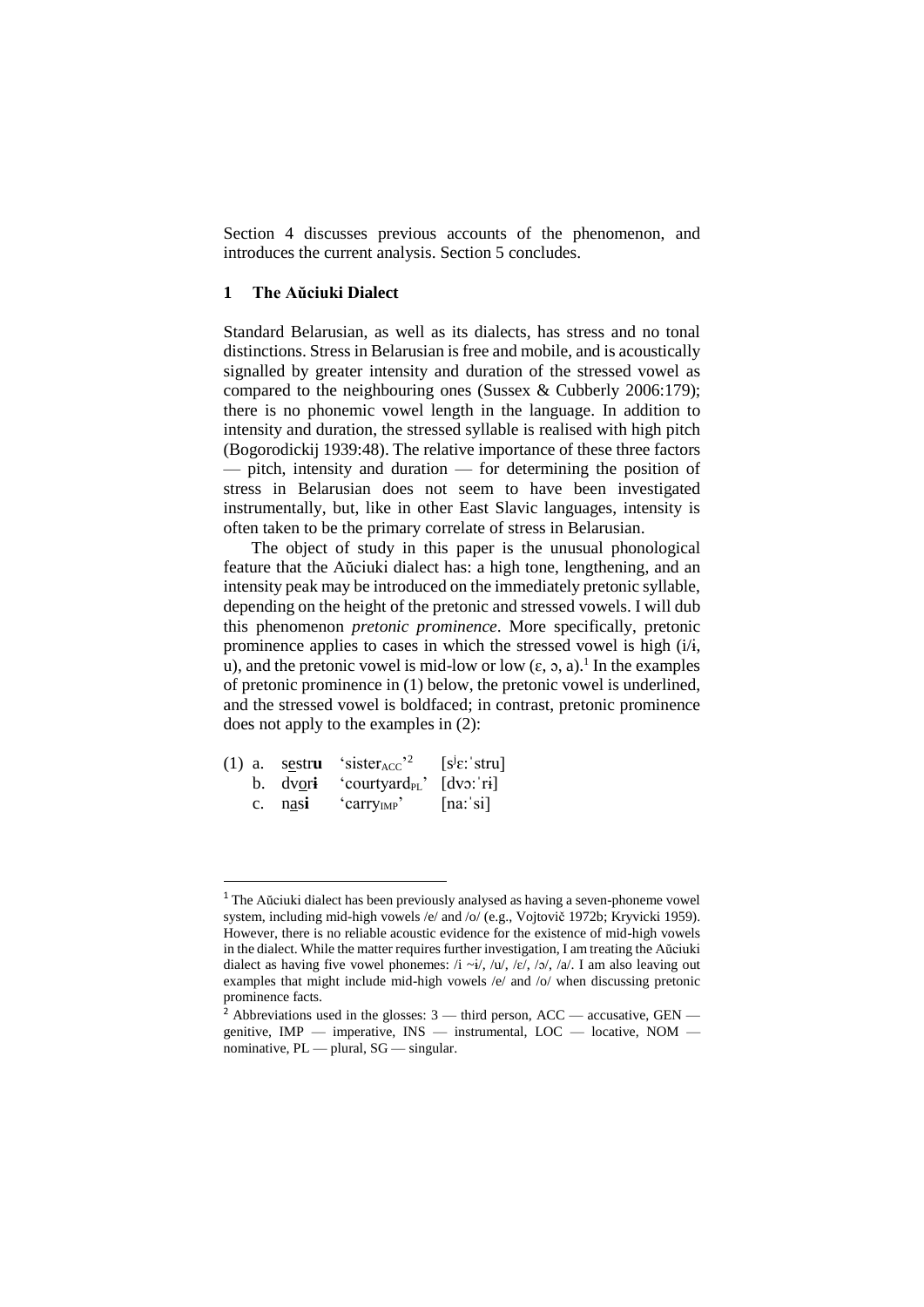|  | $(2)$ a. sestra | 'sister <sub>NOM</sub> ' | $[s^{j} \varepsilon]$ stra] |
|--|-----------------|--------------------------|-----------------------------|
|  | b. nazad        | 'backwards'              | [naˈzad]                    |
|  | c. krušina      | 'buckthorn'              | $[kru'\sina]$               |

Relatively recent borrowings into the dialect have been reported to adopt the pattern too, as in (3), which means that pretonic prominence is a productive feature. The examples in (3) also show that pretonic prominence does not depend on the position of either of the two relevant syllables in the word: that is, the pretonic syllable can be initial or non-initial, and the etymologically stressed syllable can be final or non-final:

|  |                                 | (3) a. z brihadziram 'with crew chief <sub>INS</sub> ' | [z briya: dziram]               |
|--|---------------------------------|--------------------------------------------------------|---------------------------------|
|  | b. scienakardzija 'stenocardia' |                                                        | [sc <sup>j</sup> enaka: rdzija] |
|  | c. izasarbid                    | 'isosorbide'                                           | [izasa: rbit]                   |

(examples from own fieldwork)

It should be noted, however, that since mid-twentieth century the viability of the dialect has been challenged, and it is likely that younger speakers are not acquiring the phonological system of the dialect in full. Nevertheless, pretonic prominence is robust in the speech of older informants. The recent data presented in this paper comes from speakers who show pronounced pretonic prominence.

There are other East Slavic dialects that have been reported to exhibit phenomena similar to pretonic prominence. In older literature they are usually described as having a 'special musical contour' on the pretonic syllable, or even a shift of stress one syllable to the left. This has been reported for some Mosalsk dialects (Broch 1916), Vladimir dialects (Avanesov 1927), Tver' dialects (Nikolaev 2009), tentatively for some north-Russian dialects (Kolesov 1964), and also for certain Černihiv dialects, known as the Upper Snov dialects, adjacent to the Aŭciuki dialectal area (Žylko 1953). However, it is only in the Aŭciuki and Upper Snov dialects that pretonic prominence is conditioned by vowel height; in other reported cases, acoustic prominence on the pretonic syllable is unconditional. This makes the Aŭciuki phenomenon even more unusual.

Belarusian and its dialects also exhibit variable degrees of vowel neutralisation. Namely, while in the standard language, mid-low vowels  $\mathcal{E}/\mathcal{E}/\mathcal{E}$  and  $\mathcal{E}/\mathcal{E}$  are neutralised to  $\mathcal{E}/\mathcal{E}/\mathcal{E}$  unless under stress (Mayo 1993:891), the degree of vowel neutralisation in the dialects decreases from north-east to south-west (Vojtovič 1971). The Aŭciuki dialect lies on the boundary between vowel neutralising and non-vowel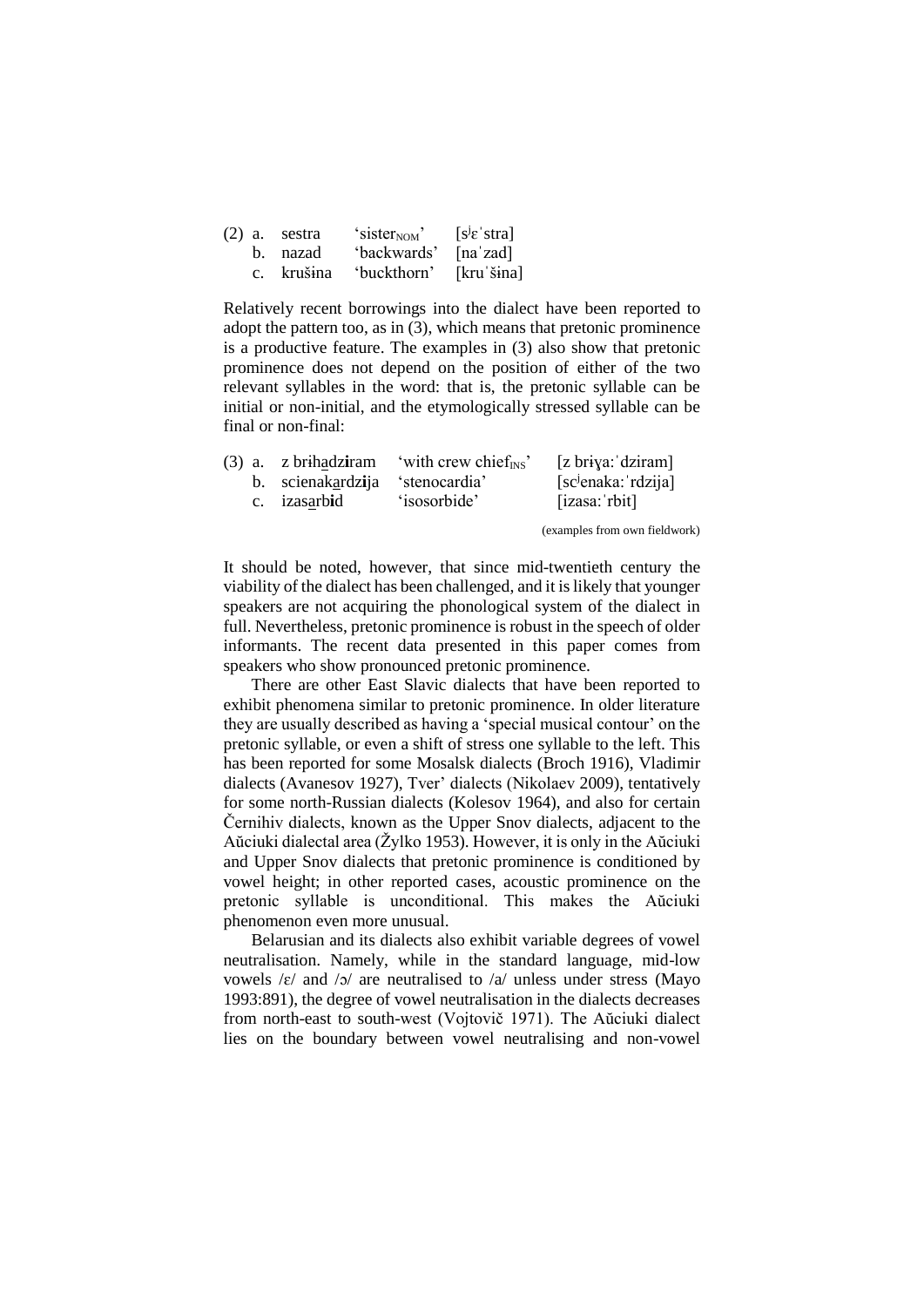neutralising dialects, and has rather irregular vowel neutralisation. It is often noted that the neutralisation facts interact with the pretonic phenomena like the one discussed here (e.g., Belaja 1974; Vojtovič 1972b). Nevertheless, the nature of this interaction is unclear at present, and neutralisation facts will not be discussed in detail here. With this background in mind, let us proceed to the instrumental data.

# **2 Acoustic Data**

The acoustic data used here was collected in 2014 and 2015 in the villages of Malyja Aŭciuki and Vialikija Aŭciuki. The recordings were made using Panasonic RR-US570 and Zoom H4n voice recorders. Data from three informants is used in this paper: MB, female, born in 1954, a native of Vialikija Aŭciuki; LD, female, born in 1935, a native of Malyja Aŭciuki; and LB, female, born in 1938, a native of Malyja Aŭciuki.

Seventy five tokens containing conditions in which pretonic prominence is predicted to apply (a low or mid-low pretonic vowel followed by a high stressed vowel) were extracted from the recordings. Additionally, twenty five tokens with no conditions for pretonic prominence (both vowels non-high) were extracted, in order to investigate the unmarked pattern of stress realisation in the dialect. All of the examples were produced in declarative clauses with all-new intonation. They were then analysed using Praat (Boersma & Weenink 2016). A highest value for intensity, pitch, and duration were extracted for vowels in four conditioning environments: (1) pretonic, unmarked; (2) stressed, unmarked; (3) pretonic, pretonic prominence; and (4) stressed, pretonic prominence. Then, the values for each acoustic characteristic of pretonic vowels in pretonic prominence contexts were compared with those of (i) stressed vowels in pretonic prominence contexts, and (ii) pretonic vowels in unmarked contexts.

It should be pointed out that vowels of different heights vary in their intrinsic phonetic properties. That is, the lower the vowel, the higher its intrinsic intensity and duration. This factor significantly complicates comparing acoustic characteristics of vowels of different heights, as in pretonic prominence contexts. In order to avoid this methodological issue, I am also comparing pretonic vowels in pretonic prominence contexts to their counterparts in unmarked contexts, so that both vowels under comparison are non-high.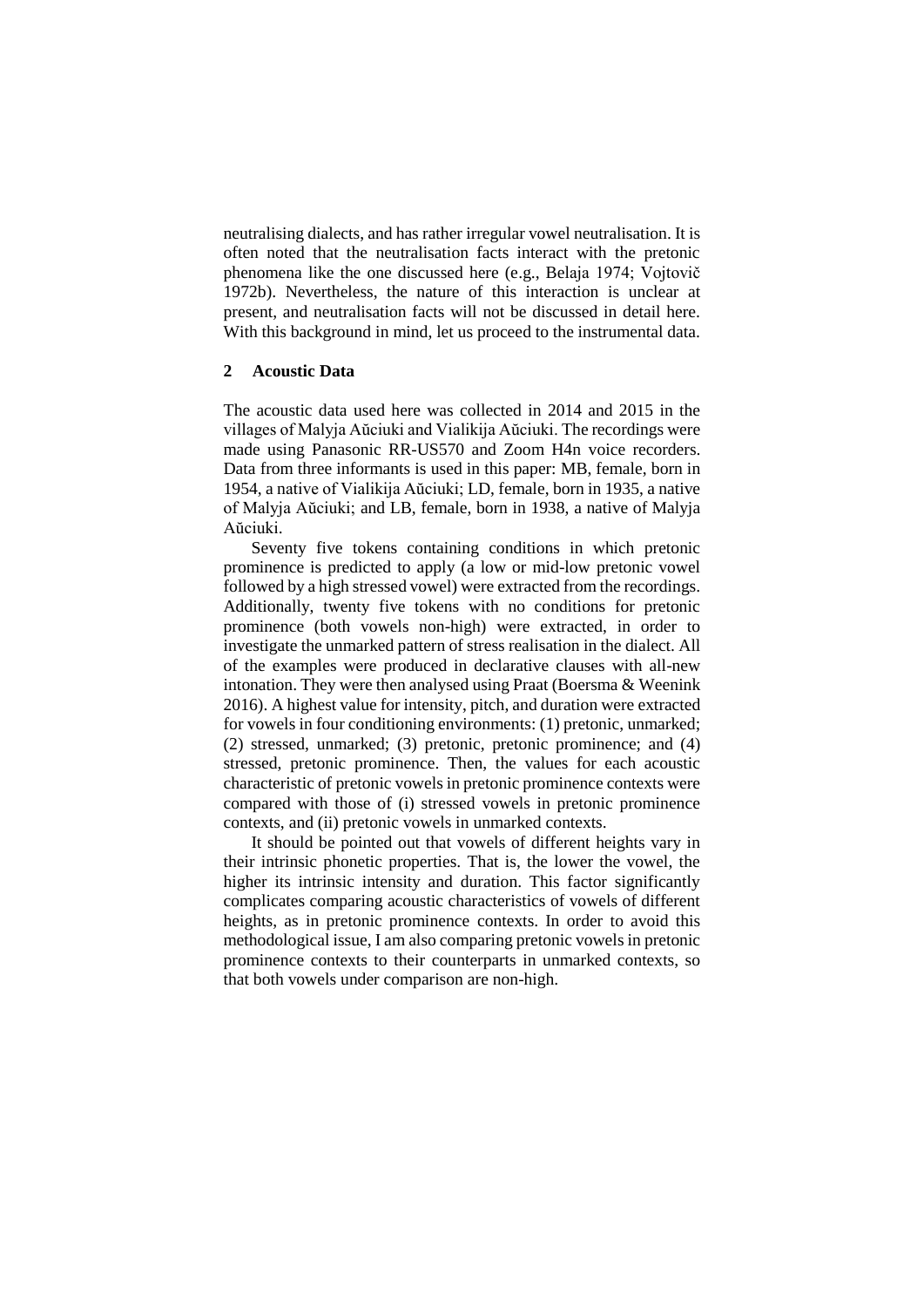# *2.1 Duration*

The values for vowel duration across environments are presented in Figure 1, and the mean values are given in Table 1. In the tables and figures,  $V_1$  stands for the pretonic vowel, and  $V_2$  for the stressed vowel.

*Figure 1. Vowel duration in unmarked and pretonic prominence (PP) contexts*



*Table 1. Mean vowel duration in unmarked and pretonic prominence contexts*

| Unmarked            | 75.23 ms  | 135.0 ms |
|---------------------|-----------|----------|
| Pretonic prominence | 114.88 ms | 86.88 ms |

As expected, in the unmarked cases the stressed vowel is significantly longer than the pretonic one. In the pretonic prominence examples, however, the trend is reversed: here,  $V_1$  is significantly longer than  $V_2$ (Wilcoxon paired test,  $p < 0.01$ ). Moreover, the difference between the pretonic vowels in the two environments is significant too (Wilcoxon test,  $p < 0.01$ ).

# *2.2 Pitch*

The values for pitch across environments are presented in Figure 2, and the mean values are given in Table 2.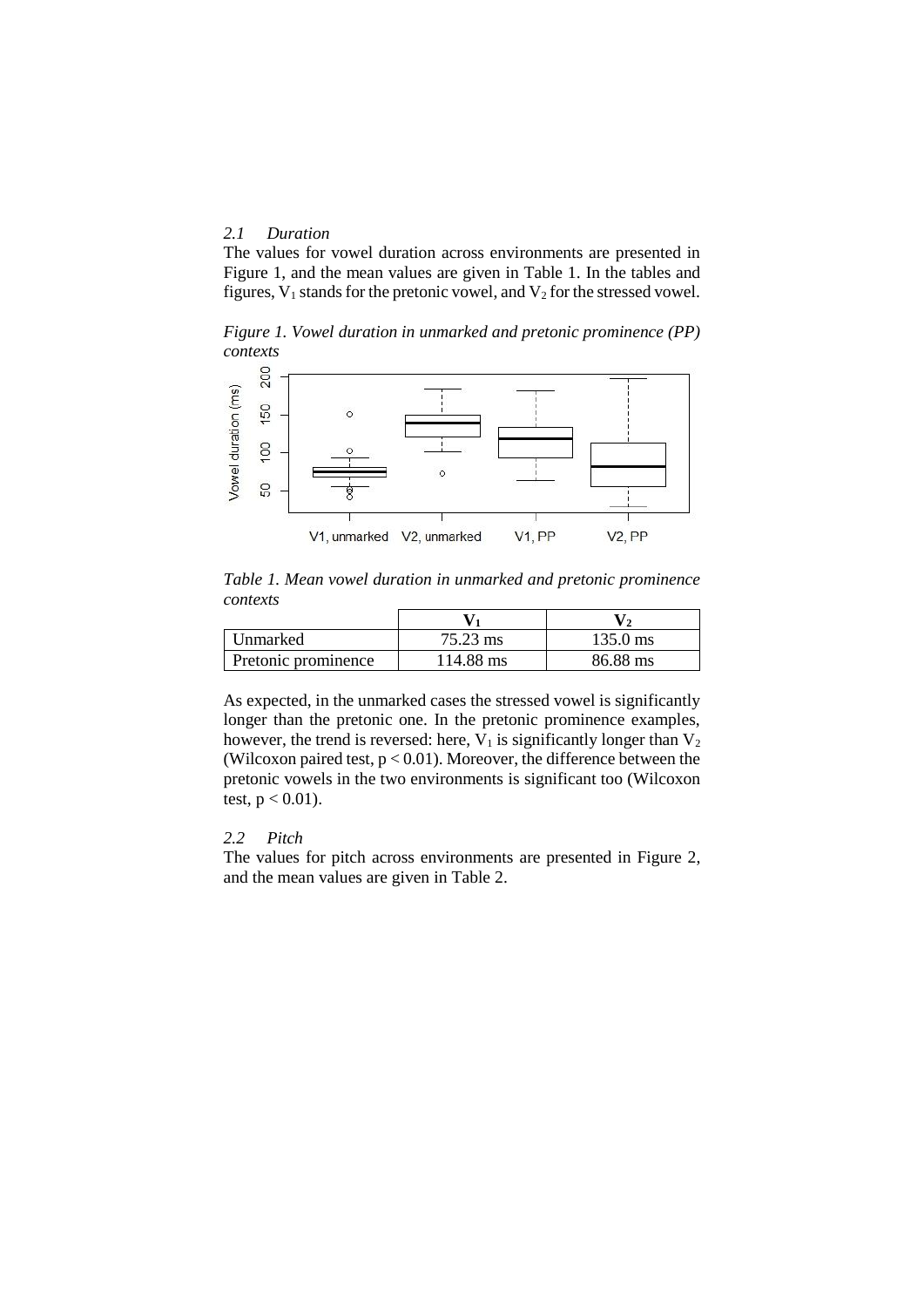*Figure 2. Vowel pitch in unmarked and pretonic prominence (PP) contexts*



*Table 2. Mean vowel pitch in unmarked and pretonic prominence contexts*

| Unmarked            | 198.0 Hz | 203.0 Hz |
|---------------------|----------|----------|
| Pretonic prominence | 231.8 Hz | 230.0 Hz |

The pattern of variability in pitch values differs from that of duration values. As Table 2 shows,  $V_1$  and  $V_2$  are close to each other in their values (no statistically significant difference) both in the unmarked context and in the pretonic prominence context. However, there is a notable difference in mean pitch values between the two environments, and the difference between pretonic vowels in unmarked and pretonic prominence contexts is statistically significant (Wilcoxon test,  $p =$ 0.01).

# *2.3. Intensity*

The values for intensity in the two environments are presented in Figure 3, and the mean values are given in Table 3.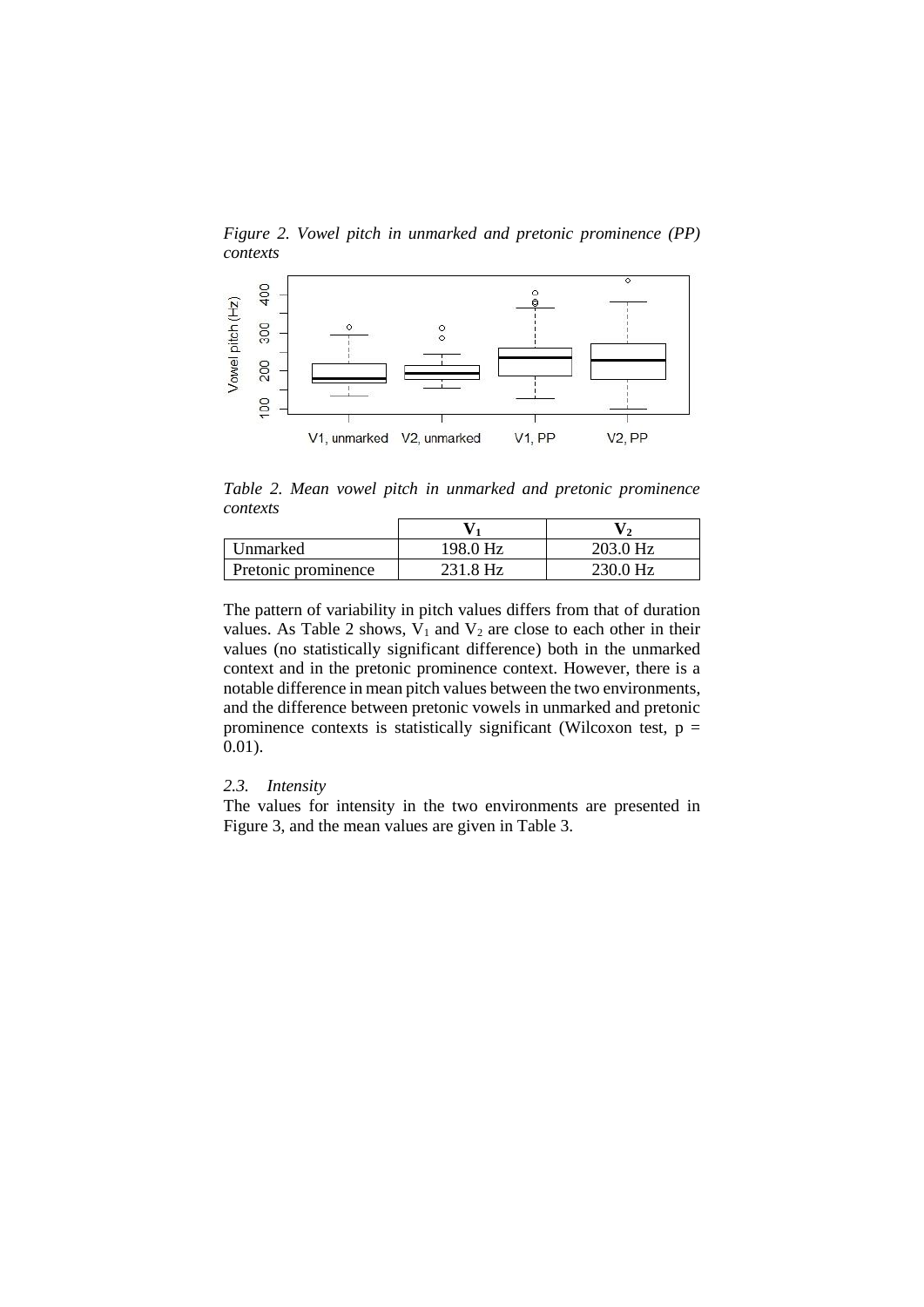*Figure 3. Vowel intensity in unmarked and pretonic prominence (PP) contexts*



*Table 3. Mean vowel intensity in unmarked and pretonic prominence contexts*

| Unmarked            | 74.0 dB | 74.4 dB |
|---------------------|---------|---------|
| Pretonic prominence | 76.3 dB | 72.5 dB |

The picture is still different for intensity values. In the unmarked contexts, the two values,  $V_1$  and  $V_2$ , are very close to each other, exhibiting a pattern similar to the one that pitch values have in unmarked cases. In pretonic prominence contexts, however, the pretonic vowel is significantly higher in intensity than the stressed one (Wilcoxon paired test,  $p < 0.01$ ). The difference between the pretonic vowels in the two different environments is also highly significant (Wilcoxon test,  $p = 0.01$ ).

## *2.4. Discussion*

To sum up, as we have seen, the distribution of acoustic prominence between  $V_1$  and  $V_2$  in the unmarked cases is quite different from that between  $V_1$  and  $V_2$  in pretonic prominence examples. Specifically, in the unmarked cases, the stressed vowel is significantly longer than the pretonic, but both vowels are close in pitch and intensity, with the stressed vowels' values only slightly higher. In the pretonic prominence contexts, the pattern is quite different. Here, the pretonic vowel is significantly longer and higher in intensity than the stressed one, while the pitch values of the two vowels are comparable. Finally, there is a significant difference when the three values are compared on pretonic vowels in unmarked and pretonic prominence contexts. The question therefore is: in the pretonic prominence examples, which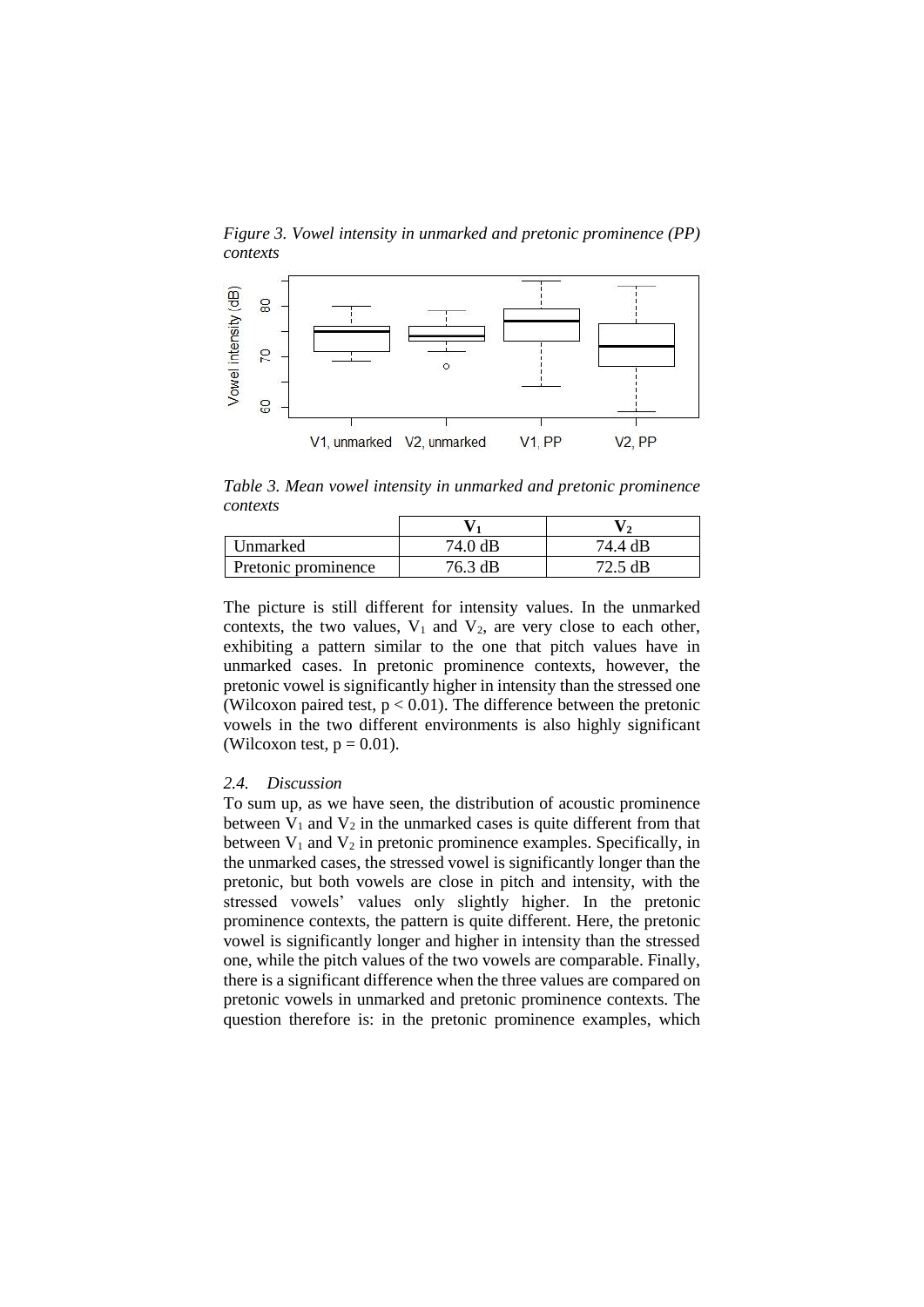syllable bears the stress? This question will be addressed in detail in Section 4.

It should be noted that even in older speakers pretonic prominence may not be entirely consistent: sometimes it does not surface when predicted, and occasionally applies in unexpected contexts. This may be due to ongoing changes in the dialect, or even the gradual decline of pretonic prominence as a feature. However, so far this has not influenced the results significantly, and the general pattern of the pretonic prominence facts is clear.

#### **3 Investigation by Belaja (1974)**

The trends evident in the Aŭciuki data discussed above are broadly consistent with the results obtained in the same dialectal area forty years ago. Belaja (1974) is an earlier instrumental investigation of vowel quality in the Upper Snov dialect. Unlike the Aŭciuki dialect, Upper Snov has mid-high diphthongs /ie/ and /uo/, and also stronger vowel neutralisation, but the pretonic prominence facts in the two dialectal areas are very similar. Belaja (1974) reports on a number of experiments conducted in order to investigate the acoustic properties of the vowels  $\alpha$  and  $\epsilon$  when they surface pretonically, both in unmarked and pretonic prominence contexts. The paper presents measurements of duration, pitch and intensity of the pretonic and stressed vowels in declarative, interrogative and exclamative contexts, as well as word lists. No statistical analysis is offered in Belaya (1974), and consequently the data in this section is represented as measurements made for individual tokens, as in the source paper.

Belaja comes to the conclusion that pretonic /a/ is most prominent when followed by stressed /i, i.u.,  $\overline{ie}$ /, and pretonic / $\varepsilon$ / — when followed by stressed /i,  $u$ /. Neither /a/ nor / $\varepsilon$ / receives pretonic prominence when followed by stressed  $\alpha$ ,  $\alpha$ ,  $\epsilon$ ,  $\alpha$ ,  $\alpha$ . Table 4 below contains Belaja's (1974) results for pretonic prominence examples as found in different types of clauses, and Table 5 presents results of a word-list reading task. Values unexpected in the pretonic prominence context (i.e.,  $V_1$ ) value higher than  $V_2$ ) are underlined. Note that in Belaja's study intensity was measured as a range on an oscillogram waveform, and therefore the measuring unit is mm.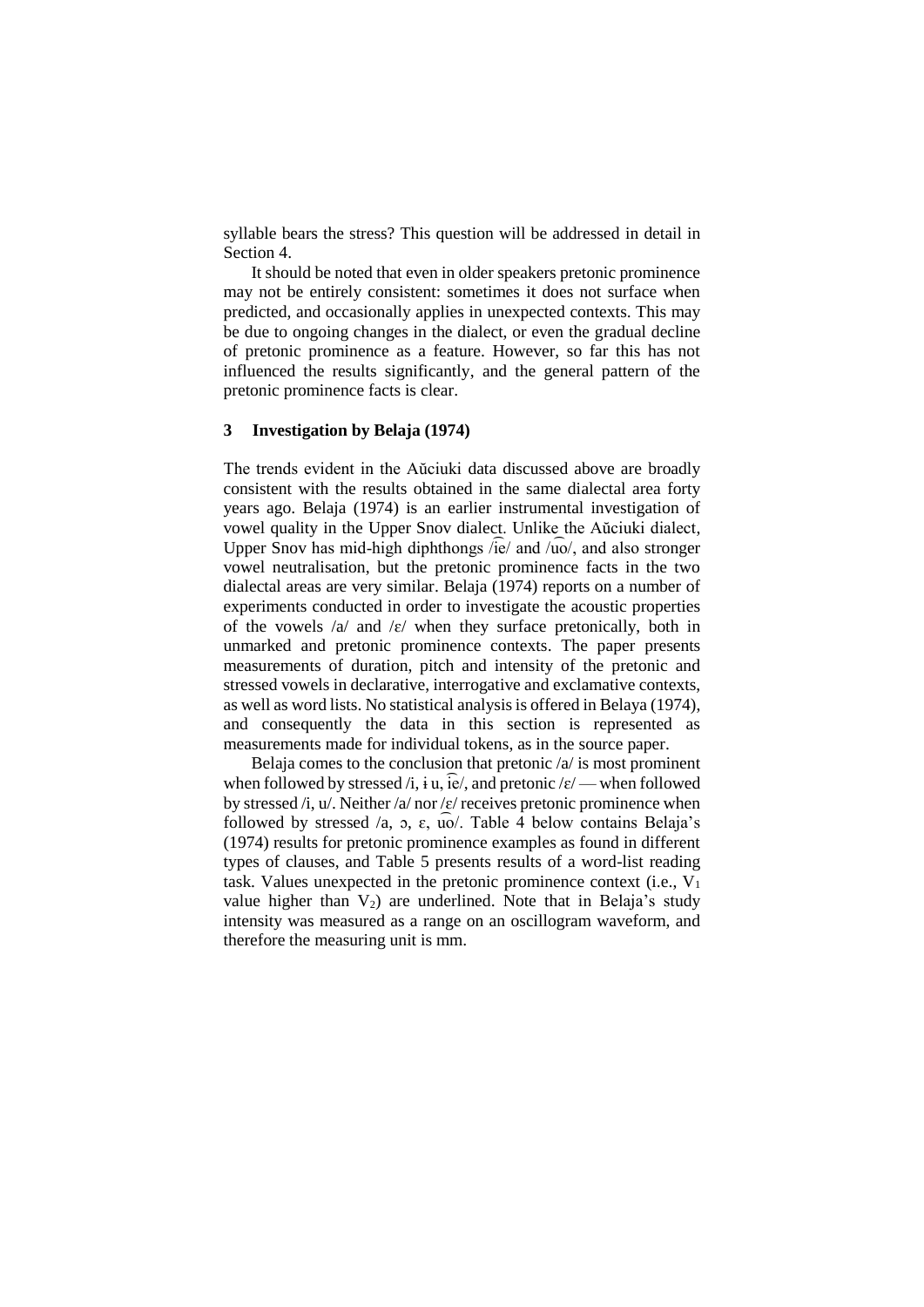| <b>Item</b>              | <b>Clause</b> | Duration,<br>ms |                           | Pitch,<br>Hz   |                           | Intensity,<br>mm |                  |
|--------------------------|---------------|-----------------|---------------------------|----------------|---------------------------|------------------|------------------|
|                          | type          | $\mathbf{V}_1$  | $\mathbf{V}_{\mathbf{2}}$ | $\mathbf{V}_1$ | $\mathbf{V}_{\mathbf{2}}$ | $\mathbf{V}_1$   | $\mathbf{V_{2}}$ |
| vazi                     | decl.         | 240             | 140                       | 167            | 166                       | 13.5             | 0                |
| carts                    | interrog.     | 280             | 90                        | 228            |                           | 16.1             | $\theta$         |
|                          | exclam.       | 300             | 340                       | 179            | 196                       | 14.3             | $\Omega$         |
| vazu                     | decl.         | 240             | 80                        | 149            | 159                       | 13.1             | 0                |
| cart <sub>LOC</sub>      | interrog.     | 210             | 90                        | 175            | 35                        | 5.1              | 0                |
|                          | exclam.       | 300             | 206                       | 220            | 234                       | 23               | 1.9              |
| $v^j$ aziec <sup>j</sup> | decl.         | <b>200</b>      | 170                       | 145            | 175                       | 11.3             | 1.2              |
| carry <sub>3SG</sub>     | interrog.     | 220             | 180                       | 191            | 262                       | 18.7             | 2.1              |
|                          | exclam.       | 200             | 176                       | 214            | 157                       | 17.2             | 0.6              |

*Table 4. Belaja's results for pretonic prominence in narratives*

As you can see, the results in Table 4 would be quite striking if the Upper Snov dialect didn't have pretonic prominence, but are easy to explain if pretonic prominence is taken into account. Though some details about the stimuli Belaja (1974) used — such as token number, or the position of the test word within a clause — are unclear, the general trend is evident. Consistently with the Aŭciuki data, Belaja's study shows that the three characteristics that constitute acoustic prominence behave differently in pretonic prominence contexts. Specifically, the values for duration and intensity are consistently higher on the pretonic vowel, as is the case in the more recent data too. The pattern of pitch value distribution is less clear, with no reliable generalisation readily available.

The picture is slightly different for Belaja's word-list results: as Table 5 shows, in the word-list task, pitch is consistently higher on the etymologically stressed syllable. This is likely due to the fact that list intonation contributes a high tonal target to the final syllable, and not to lack of pretonic prominence as such.

| <b>Item</b>                                | Duration,<br>ms |                | Pitch,<br>Hz |     | Intensity,<br>mm |     |
|--------------------------------------------|-----------------|----------------|--------------|-----|------------------|-----|
|                                            | V1              | $\mathbf{V}_2$ |              | V2  | $V_1$            |     |
| vazi 'carts'                               | 300             | 310            | 157          | 179 | 14,4             |     |
| vazu 'cartLoc'                             | 340             | 300            | <u>186</u>   | 219 | 19,2             | 1,5 |
| vaziec <sup>j</sup> 'carry <sub>3SG'</sub> | 260             | 240            | 217          | 227 | 17,3             | 4,5 |
| vaz <sup>j</sup> ura (non-word)            | 230             | 230            | 79           | 190 | 13,4             | 1,7 |

*Table 5. Belaja's results for the word-list task*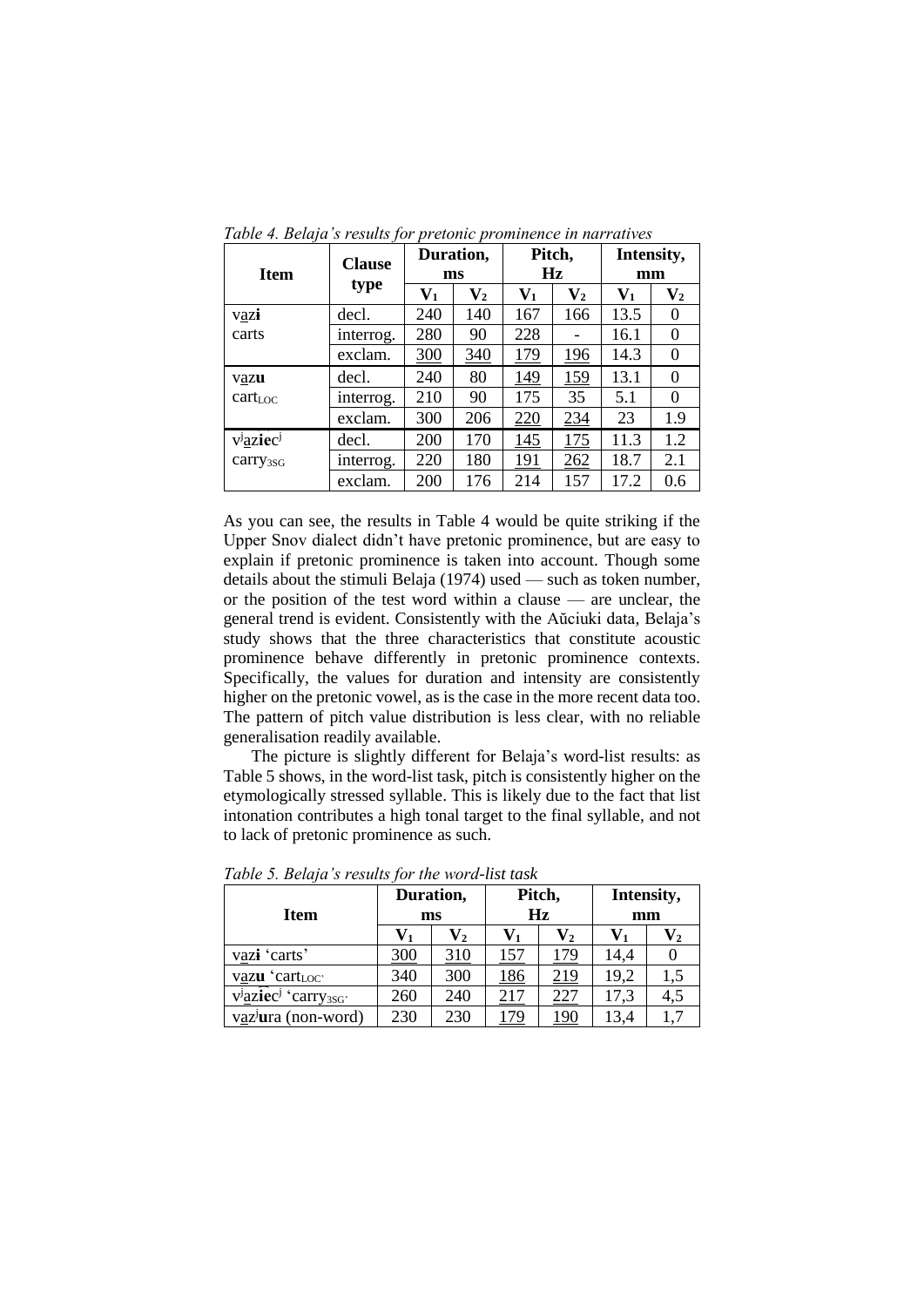It should be noted that there is one considerable difference in the intensity results between the two studies: while in the recent Aŭciuki data, the pretonic and stressed vowels are relatively close in their intensity levels, in Belaja's data, the difference between them is nothing short of extreme, with the etymologically stressed vowel often being as low in intensity as post-tonic unstressed vowels (0 mm — that is, no detectable movement on the oscillogram). At present, there is no immediate explanation for this fact.

Overall, Belaja's results are in accord with the more recent Aŭciuki data. Both studies show that the acoustic prominence of a low pretonic vowel before a high (in the Upper Snov basin, also mid-high) stressed vowel can be greater than that of the stressed vowel. This is a striking result. If in pretonic prominence contexts the pretonic vowel is systematically more acoustically prominent than the stressed one, the very nature of stress realisation in the Aŭciuki dialect is called into question. Section 4 discusses the two previous accounts of the phenomenon, and puts forward the current proposal.

# **4 Analysis**

In this section, I will summarise the earlier approaches to the Aŭciuki phenomenon, before proceeding to the current analysis.

## *4.1 Earlier Analyses: Stress Retraction?*

The conclusions made in the earlier analyses of pretonic prominence in the Aŭciuki dialectal area are very cautious — this is true of Kurylo (1924, 1928), Kryvicki (1959) and Belaja (1974). While they note that a naive listener perceives pretonic prominence as a shift of stress one syllable to the left, and acknowledge that the instrumental investigation also suggests stress retraction to the pretonic syllable, such a conclusion is never made explicitly. Namely, Kurylo (1924:14– 15) notes that an unaccustomed ear perceives the phenomenon at hand as stress on the pretonic syllable. Kryvicki (1959:102) notes about the pretonic prominence contexts: "It might seem at first that the pretonic syllable bears stress in such cases… and in the speech of the younger generation, who don't have the feature any more, it often does". Similarly, Belaja (1974:29) mentions that in disyllabic words with pretonic prominence "auditory analysis registers stress on the first vowel — that is, shift of stress to the pretonic syllable". However, none of these investigations explicitly argue that stress retraction had taken place in the Aŭciuki dialect.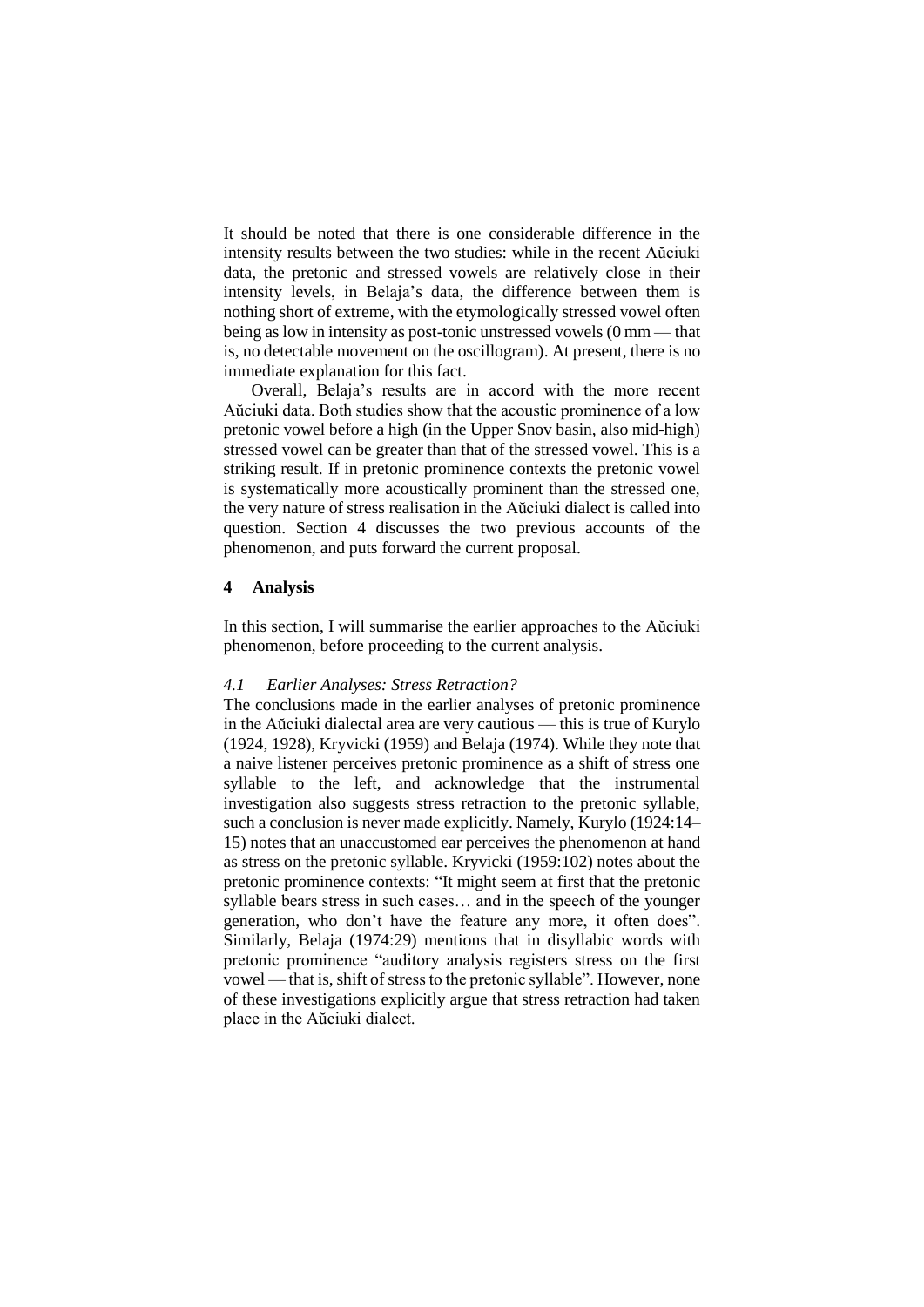Similar uncertainty is also reflected in the Dialectological Atlas of Belarusian Language (1963). Specifically, some villages in the Aŭciuki dialectal area are reported to have stress one syllable closer to the beginning of the word: Navinki (Kalinkavičy district), Vialiki Bor (Xojniki district), Svedskaje (Rečyca district), Spiaryžža (Brahin district). However, about the Spiaryžža, Navinki and Svedskaje data it is also said that the second investigation disconfirms earlier results and suggests that the stress is in the etymologically correct place.

There are even fewer attempts at understanding the mechanism of pretonic prominence. Belaja's (1974) conclusion drawn from the experimental data is that in the Upper Snov dialect the etymologically stressed syllable in pretonic prominence contexts has grown weaker and lost its culminating position. Belaja further hypothesises that this weakening of the stressed syllable leads to the compensatory prominence that the pretonic syllable acquires. However, no explanation is offered for why the weakening of stressed vowels took place, neither why it is limited to high and mid-high stressed vowels.

Overall then, the stress shift account was one of the prominent ideas in earlier literature, but was not persuasively argued for or against. Nevertheless, there are several reasons for why the stress shift account cannot be correct. Firstly, it is evident from the hesitation with which it had been proposed that there is intuitive understanding that pretonic prominence and stress constitute two distinct phonological entities in the Aŭciuki dialect. It appears to be so for the speakers too — specifically, it was my fieldwork experience that older speakers with robust pretonic prominence, when prompted, assign stress to its etymologically correct position.

Vowel neutralisation facts also suggest that in pretonic prominence contexts stress stays in its original position. Specifically, in the infrequent cases when pretonic prominence appears before a stressed [o], there is no vowel neutralisation on the etymologically stressed syllable:

(4) a. bason**o**žki 'sandals': [basɔ:ˈnoški], not [baˈsɔ:naški] b.  $yodo\check{u}$  'years<sub>GEN</sub>': [yɔ:'dow], not ['yɔ:daw]

(examples from own fieldwork)

Had the stress shifted to the pretonic syllable, the etymologically stressed vowel would have become neutralised to /a/, as post-tonic non-high vowels do. Since this is not the case, there is clearly not enough evidence to argue for a stress retraction in the Aŭciuki dialect. With this in mind, let us proceed to the next account.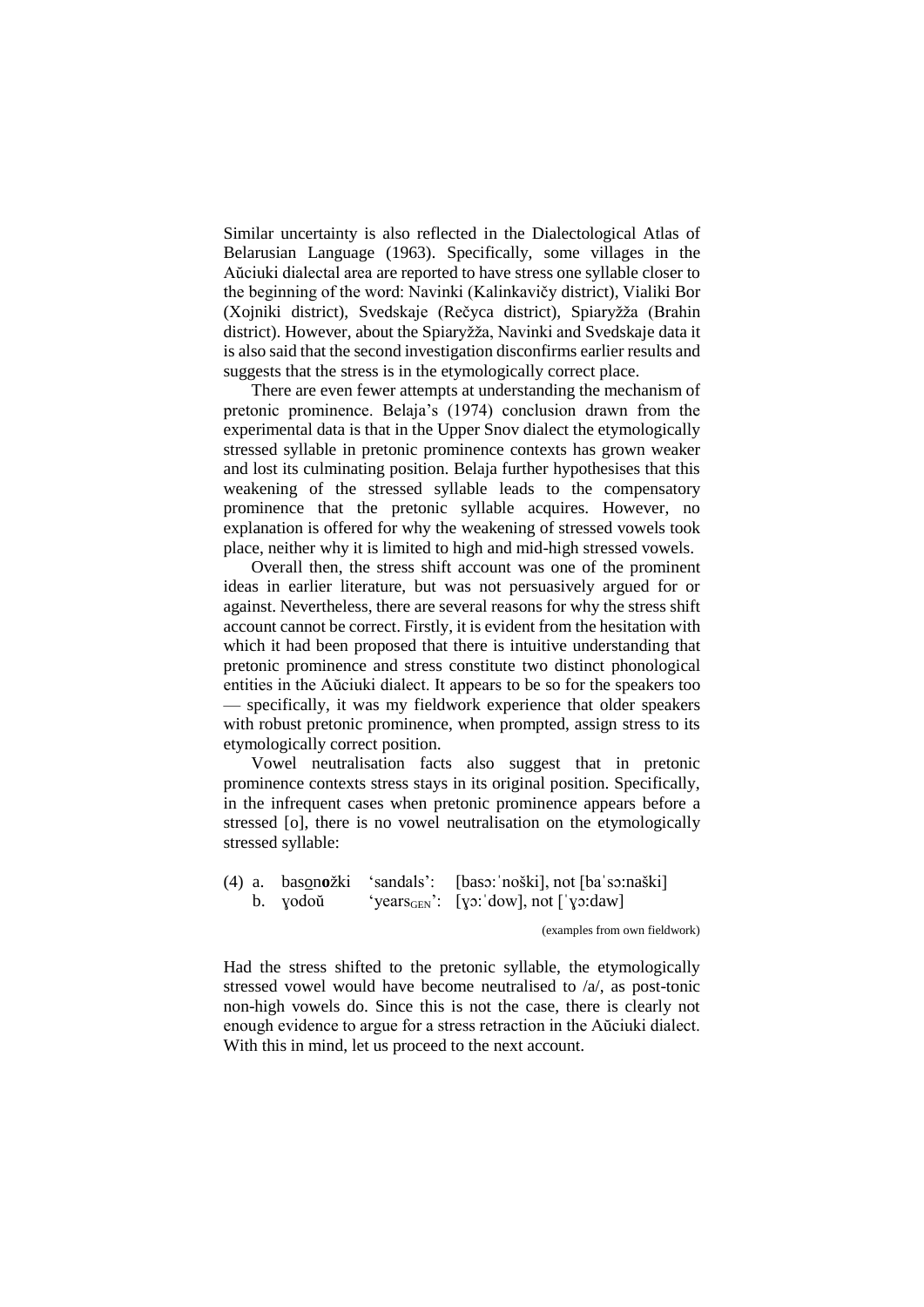## *4.2 An Autosegmental Account by Bethin (2006a, 2006b)*

The Aŭciuki and Upper Snov data reappeared more recently in Bethin's (2006a, 2006b) work. Using Belaja's (1974) data, Bethin (2006a, b) proposes another analysis of the phenomenon, arguing that pretonic prominence results from a shift of the high tone H, associated with stress, from the stressed syllable to the pretonic one. Bethin explains the distribution of pretonic prominence by taking intrinsic phonetic length of the stressed vowel to be the crucial factor for the development of pretonic prominence. The analysis successfully accounts for pretonic prominence as a phonological phenomenon, but the instrumental data from Aŭciuki discussed above poses some serious challenge for this account. Let us look at it in more detail.

Bethin (2006a, b) takes it that in the Aŭciuki dialect, the stressed vowel bears a falling tonal contour (HL), whereas unstressed vowels, including the immediately pretonic one, are marked by a low tone (L). This is so in the unmarked cases with no pretonic prominence, such as when the stressed vowel is low.

The conditions for pretonic prominence, as we know, are created when the pretonic vowel is low or mid-low, and the stressed vowel is high. High vowels are known to be phonetically shorter than lower vowels. Therefore, in Bethin's analysis, a high or mid-high vowel is too short to accommodate the HL contour a stressed vowel needs to have, and the tonal peak H is forced to shift to the preceding syllable. The LHL contour over two syllables is still there, but H is now realised on the pretonic syllable, and the pretonic vowel lengthens in order to accommodate the pitch rise. Bethin therefore takes pretonic prominence to be a way of aligning the high tonal target associated with stress with respect to the position of stress. Pretonic prominence, under this account, is just a context in which the two are not realised on the same syllable.

While this is an elegant analysis of the Aŭciuki facts, it runs into two problems, both of them empirical in nature. Firstly, it makes a wrong prediction for the contexts in which both pretonic and stressed vowels are high: pretonic prominence does not apply to such contexts, and yet the account at hand predicts it to apply. If phonetic shortness of a stressed high vowel is taken to be the driving force behind the shift of H to the pretonic syllable, the shift should apply regardless of the height/phonetic length of the pretonic vowel. Yet this is not the case:

|  | $(5)$ a. $pi$ | 'drank <sub>PL</sub> ': | $[pi'li]$ , not $[pi:li]$   |
|--|---------------|-------------------------|-----------------------------|
|  |               | b. vuzli 'knots':       | $[vu'zli]$ , not $[vu:zli]$ |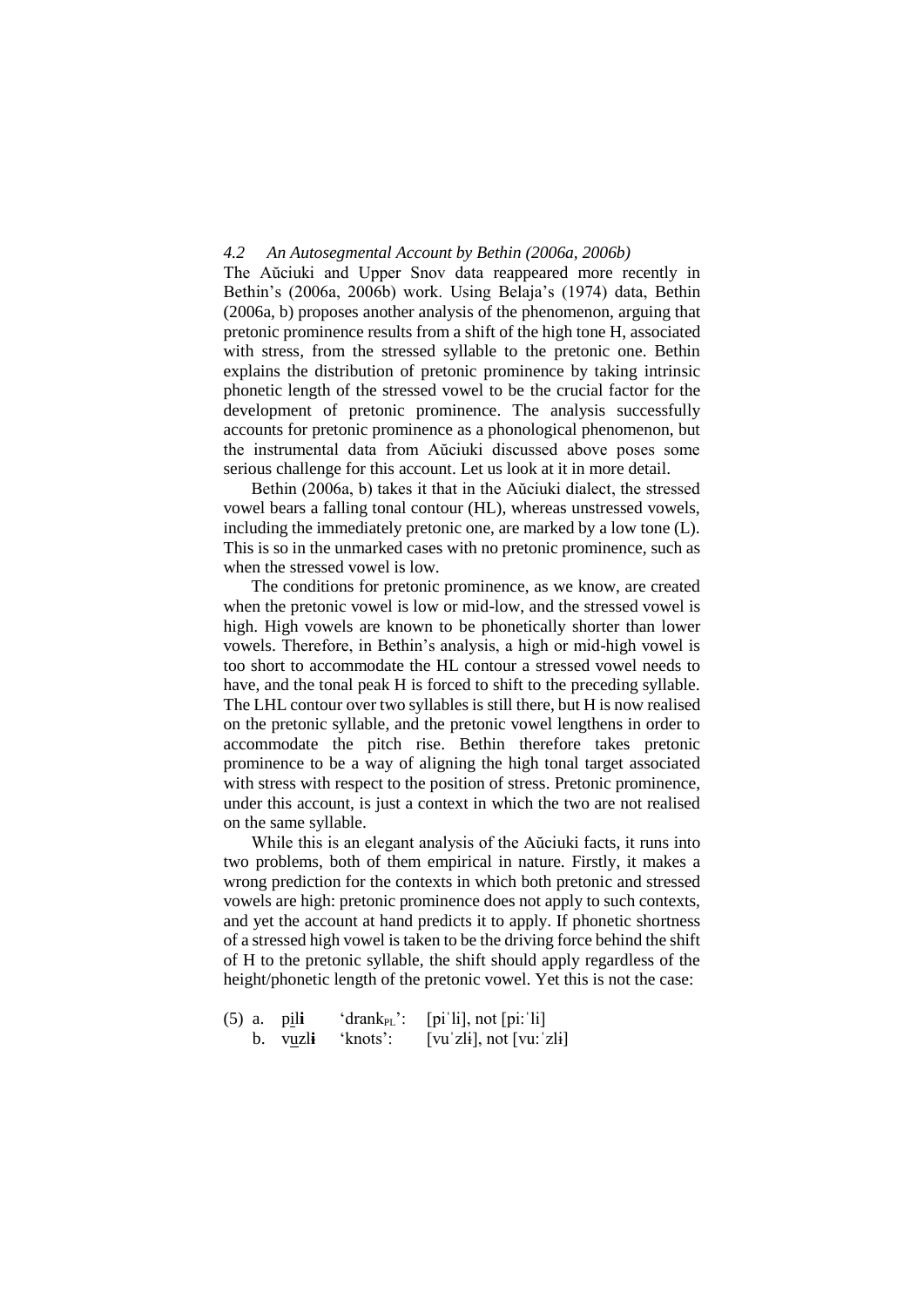The other problem with Bethin's account is that it is not consistent with the instrumental data. Namely, it is difficult to reconcile the following two facts: the idea that the shift of H from  $V_1$  to  $V_2$  is the driving force behind pretonic prominence, and the fact that in the Aŭciuki data pitch is comparably high on both vowels in pretonic prominence contexts, while highest intensity and duration are found on the pretonic syllable. Therefore, the shift of the pitch peak can hardly be the driving force behind the phenomenon of pretonic prominence.

In the next subsection, I put forward an alternative account of the Aŭciuki facts.

# *4.3 Current Proposal*

I am proposing that in the Aŭciuki dialect, the stress domain is disyllabic, as opposed to the usual monosyllabic. That is, in the dialect, the physical correlates of stress do not culminate on a single syllable, but instead are distributed across two syllables, etymologically stressed and immediately pretonic. That is not to say that both syllables bear stress, or that it can fall on either of the two vowels within the stress domain. Stress as a phonological entity, under this account, stays in its etymological position, but in certain well-defined cases its physical correlates can be manifested on the immediately preceding vowel. Specifically, I am proposing that in those instances where two vowels, pretonic and stressed, are unequal in height, the lower one of the two will attract the acoustic prominence associated with stress that is, higher intensity and longer duration, as well as high pitch. The phenomenon of pretonic prominence therefore results from the redistribution of the acoustic prominence associated with stress over two syllables. A formal account of the process at hand is to be developed in future work.

A similar account has been proposed for Welsh (Williams 1999). In Old Welsh, stress used to be word-final, but was later retracted onto the penultimate syllable. Nevertheless, some acoustic 'residue' of former final stress is still found on the final syllable — such as high pitch, often higher than that on the currently stressed penultimate syllable. Williams (1999) therefore concludes that it is not the position but the phonetic manifestation of Welsh stress that is unusual. The same can be said about the Aŭciuki dialect stress, except that in the Aŭciuki case the current disyllabic stress distribution is not a result of an earlier stress shift.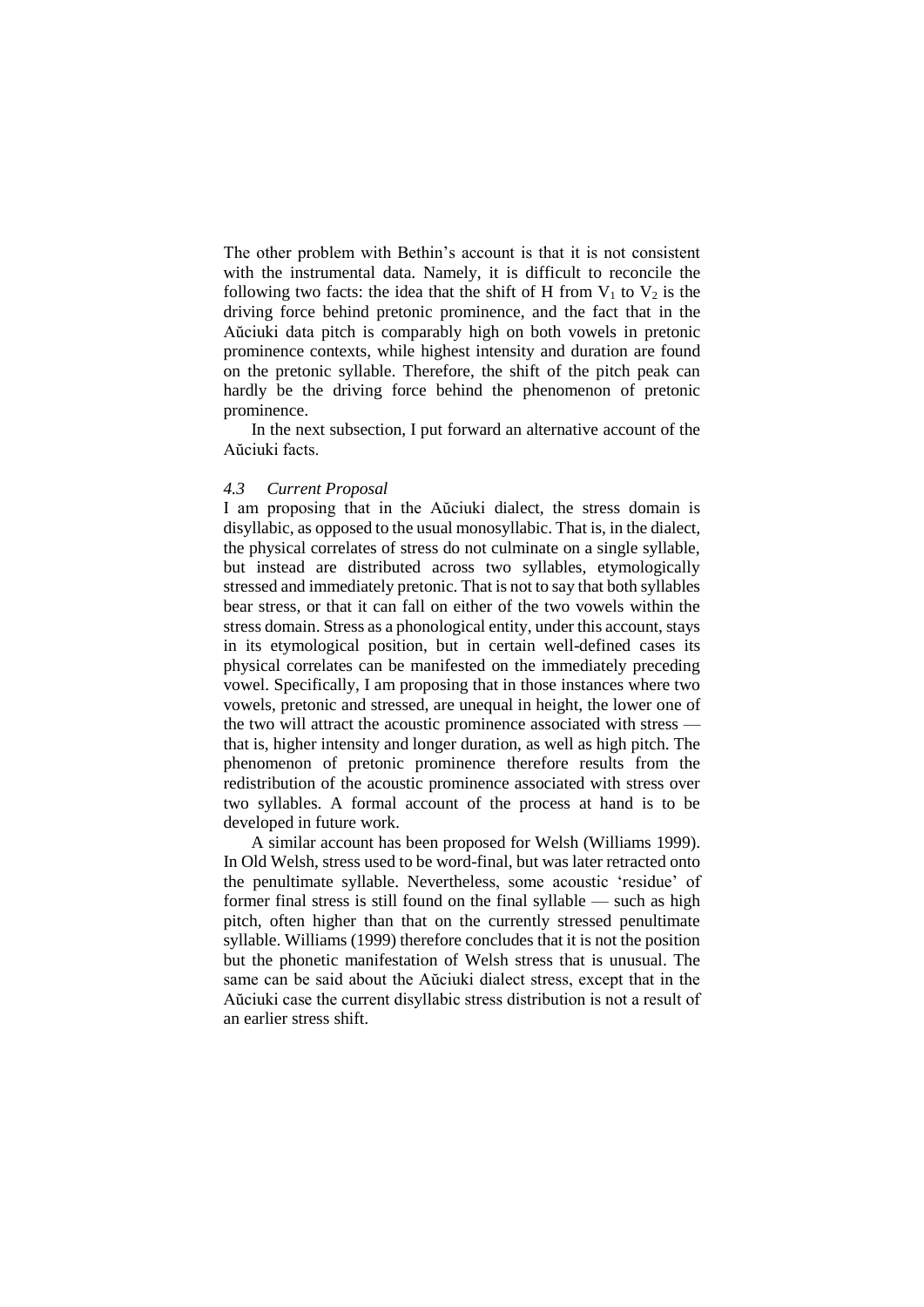Moreover, it is not a coincidence that it is the immediately pretonic syllable that is selected as the supplementary bearer of stressassociated prominence. The pretonic syllable is 'special' for a number of phonological processes affecting vowels in East Slavic languages. For instance, the immediately pretonic syllable in Russian has a pattern of vowel reduction different from that of all other unstressed syllables (Sussex & Cubberly 2006:161). Also, recall that the phenomena similar to pretonic prominence that have been reported for other East Slavic dialects also affect the immediately pretonic syllable. In the Aŭciuki dialect then, the significance of the pretonic syllable is still higher, since it attracts some stress-associated prominence from the stressed syllable.

The mechanism of the prominence redistribution in the Aŭciuki dialect is the following. I hypothesise that the shift of the intensity peak from the stressed vowel to the pretonic one is the trigger for pretonic prominence. This shift of intensity is what subsequently attracts high pitch to the pretonic vowel and causes it to lengthen.

The intensity peak shift is easy to explain in the following way. Within the disyllabic stress domain in the Aŭciuki dialect, the intensity peak is attracted to the vowel with the greatest intrinsic phonetic intensity — that is, the lowest vowel. The shift of the intensity peak, in turn, causes the pretonic vowel to lengthen. As for high pitch associated with stress, in pretonic prominence contexts it spreads onto both vowels rather than shift from stressed to pretonic.

Such an analysis also does not run into the problem of both vowels being high, which is challenging for Bethin's (2006a, b) analysis, illustrated in (5) repeated below as (6):

(6)  $pi$ l**i** 'drank<sub>PL</sub>': [pi'li], not [pi:'li] vuzl**ɨ** 'knots': [vuˈzlɨ], not [vu:ˈzlɨ]

Recall that Bethin's analysis wrongly predicts that pretonic prominence should apply in the contexts in which both the pretonic and the stressed vowel is high, since the high stressed vowel is too short to bear the tonal contour associated with stress. The current account makes no such prediction. Since stress-associated prominence shifts to the lower of the two vowels within the disyllabic stress domain, it does not apply to cases where both vowels are of equal height.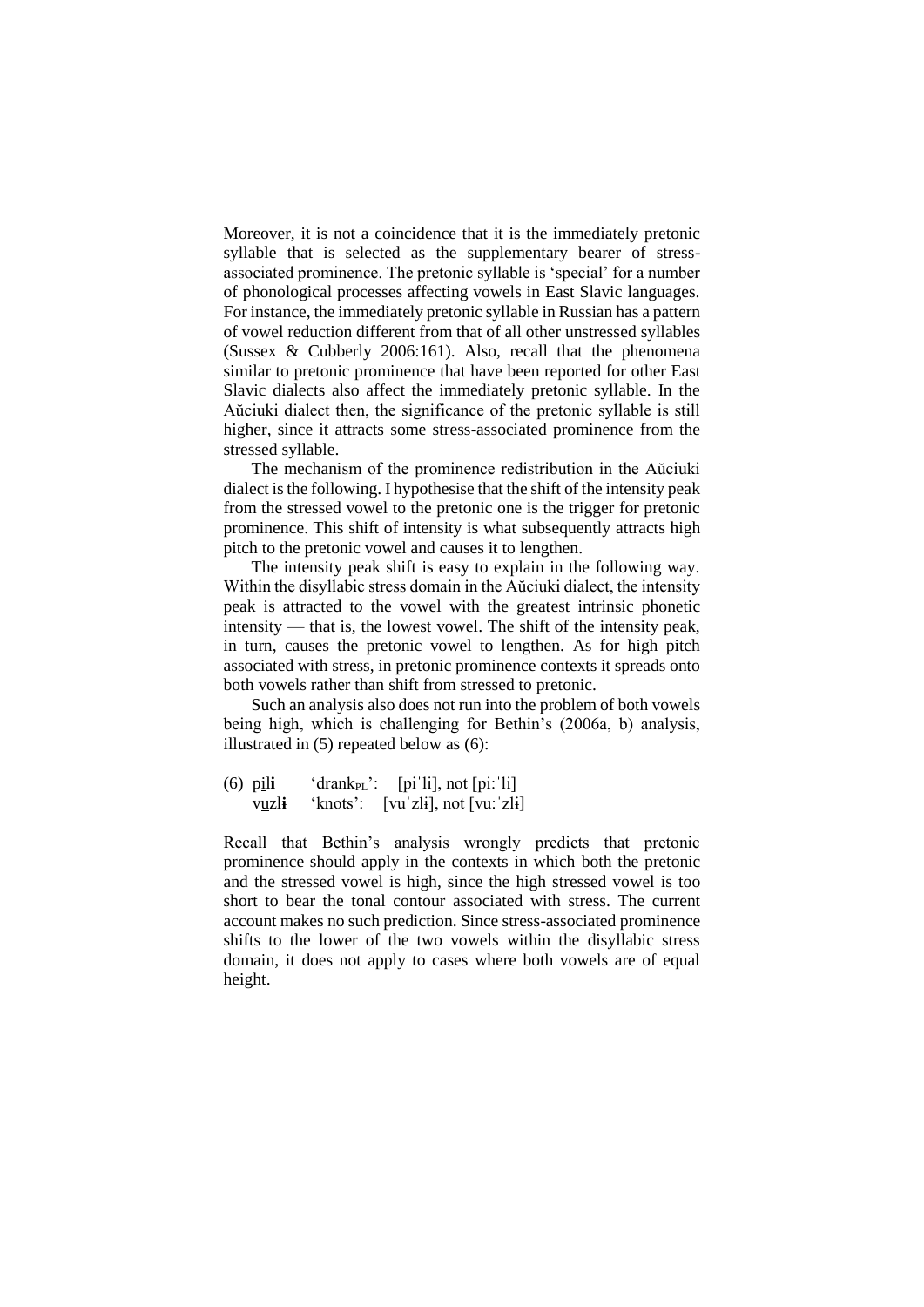# **5 Conclusion**

This paper discussed an unusual phonological phenomenon found in the Aŭciuki dialect of Belarusian — pretonic prominence. In the dialect, intensity, pitch and duration found on the immediately pretonic vowel can be greater than the corresponding values on the stressed vowel, depending on the height of the pretonic and the stressed vowel. Since these three characteristics — intensity, pitch, and duration — are also the three correlates of stress, the question of stress placement arises. In order to answer the question, I presented a sample of recent acoustic data from Malyja Aŭciuki and Vialikija Aŭciuki, as well as an analysis of the acoustic characteristics of pretonic and stressed vowels, both in unmarked and pretonic prominence contexts. Then, I considered two earlier accounts of pretonic prominence: the stress retraction analysis and the pitch peak retraction analysis. It was shown that the instrumental data does not lend support to either of these approaches. Instead, this paper proposed that pretonic prominence results from the redistribution of acoustic prominence associated with stress over two syllables, pretonic and stressed. The current analysis successfully accounts for the pretonic prominence phenomenon and avoids the challenges that other accounts face.

#### **References**

- Avanesaŭ, Ruben I., Krapiva, Kandrat K., Mackevič, Juzefa F. 1963. *Dyjalektalahičny atlas belaruskaj movy. Ustupnyja artykuly, davedačnyja materyjaly i kamentaryi da kart*. Minsk: Vydavectva Akademii Navuk BSSR.
- Avanesov, Ruben I. 1927. O govore Pereslavl'-Zalesskogo uezda Vladimirskoj gubernii. In: *Trudy postojannoj komissii po dialektologii russkogo jazyka*, vol. 9, 62–72.
- Belaja, Aleksandra S. 1974. K xarakteristike kvantitativnoprosodičeskix različij v Nadsnovskix govorax na Černigovščine. In: R.I. Avanesov, S.B. Bernštejn, S.K. Požaritskaja & F.P. Filin (eds.), *Obščeslavjanskij lingvističeskij atlas: materialy i issledovanija*, 1971, 22–31.
- Bethin, Christina Y. 2006a. Stress and Tone in East Slavic Dialects. *Phonology*, 23, 2, 125–156.
- Bethin, Christina Y. 2006b. From Pitch Accent to Stress: Peak Retraction in the Nadsnovs'ki Dialects of Ukraine and Belarus. *Harvard Ukrainian Studies*, 28, 1/4, 69–79.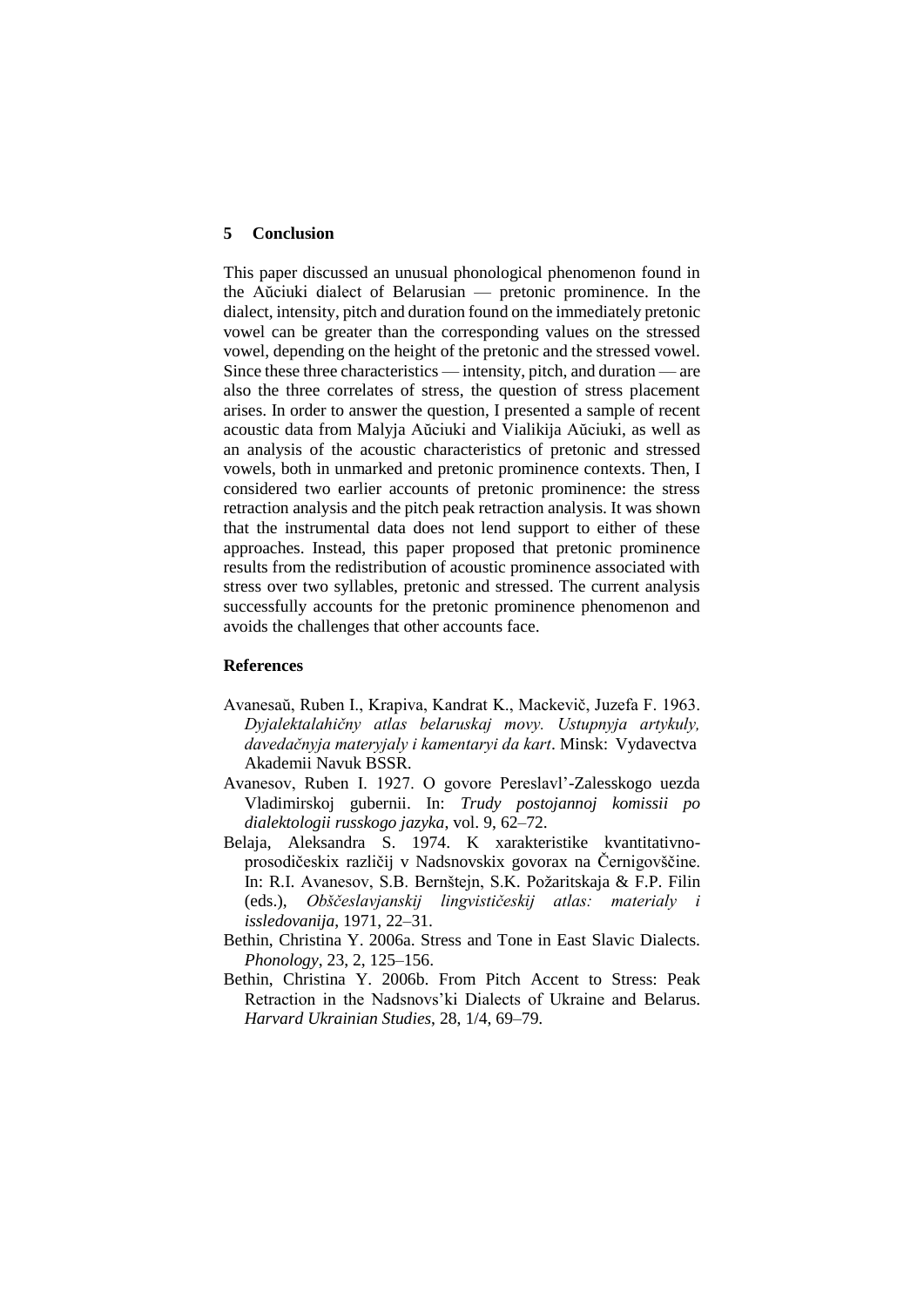- Boersma, Paul, and Weenink, David. 2016. Praat: doing phonetics by computer [Computer program]. Version 6.0.12, retrieved 24 January 2016 from http://www.praat.org/.
- Bogorodickij, Vasilij A. 1939. *Očerk po jazykovedeniju i russkomy jazyku. Fiziko-akustičeskaja storona proiznošenija*. Moscow.
- Broch, Olaf. 1916. *Govory k zapadu ot Mosalska*. Petrograd: Imperatorskaja Akademija Nauk.
- Kolesov, Vladimir V. 1964. Osobennosti fonologičeskoj modeli, razvivajuščej akan'e. *Voprosy jazykoznanija*, 4, 66–79.
- Kryvicki, Aliaksandr A. 1959. Fanetyčnyja asablivasci adnoj z havorak poŭdnia Belarusi. *Pracy Instytuta movaznaŭstva AN BSSR*, vol. 4, 98–104.
- Kurylo, Olena B. 1924. *Fonetyčni ta dejaki morfolohični osoblyvosti hovirky sela Xorobyčiv Horodnians'koho rajonu Černihivs'koj oblasti*. Kyiv: Vseukrajins'ka Akademija Nauk.
- Kurylo, Olena B. 1928. Do pytannia pro umovy rozvytku dysymiliatyvnoho akannia. *Zapysky istoryčno-filolohičnoho viddilu VUAN*, vol. 16, 48–72.
- Mayo, Peter. 1993. East Slavonic Languages: Belorussian. In: Comrie, Bernard & Corbett, Greville C. (eds.), *The Slavonic languages,*  887–946.
- Nikolaev, Sergej L. 2009. Količestvennaja oppozicija glasnyx v 1-om predudarnom sloge v a-osnovax v tverskom govore d. Gnilovka. *Issledovanija po slavjanskoj dialektologii*, 14, 14–157.
- Sussex, Roland, and Paul Cubberley. 2006. *The Slavic Languages*. Cambridge University Press.
- Vojtovič, Nina T. 1971. O strukturnom parallelizme tipov bezudarnogo vokalizma i narušenijax ego v belorusskix govorax (k probleme akanja). *Voprosy jazykoznanija* 2, 83–92.
- Vojtovič, Nina T. 1972a. K voprosu o putjax razvitija akan'ja v vostočnoslavjanskix jazykax. In: R.I. Avanesov, S.B. Bernštejn, S.K. Požarickaja & F.P. Filin (eds.). *Obščeslavjanskij lingvističeskij atlas: materialy i issledovanija*, 17–39.
- Vojtovič, Nina T. 1972b. O svjazi vokalizma s ritmiko-intonacionnoj sistemoj v russkix i belorusskix govorax. In: *Russkoe i slavjanskoe jazykoznanie*. *K 70-letiju člena-korrespondenta AN SSSR R.I. Avenesova*, 57–63.
- Williams, Briony.1999. The phonetic manifestation of stress in Welsh. In: Harry van der Hulst (ed.), *Word Prosodic Systems in the Languages of Europe*, 311–334.